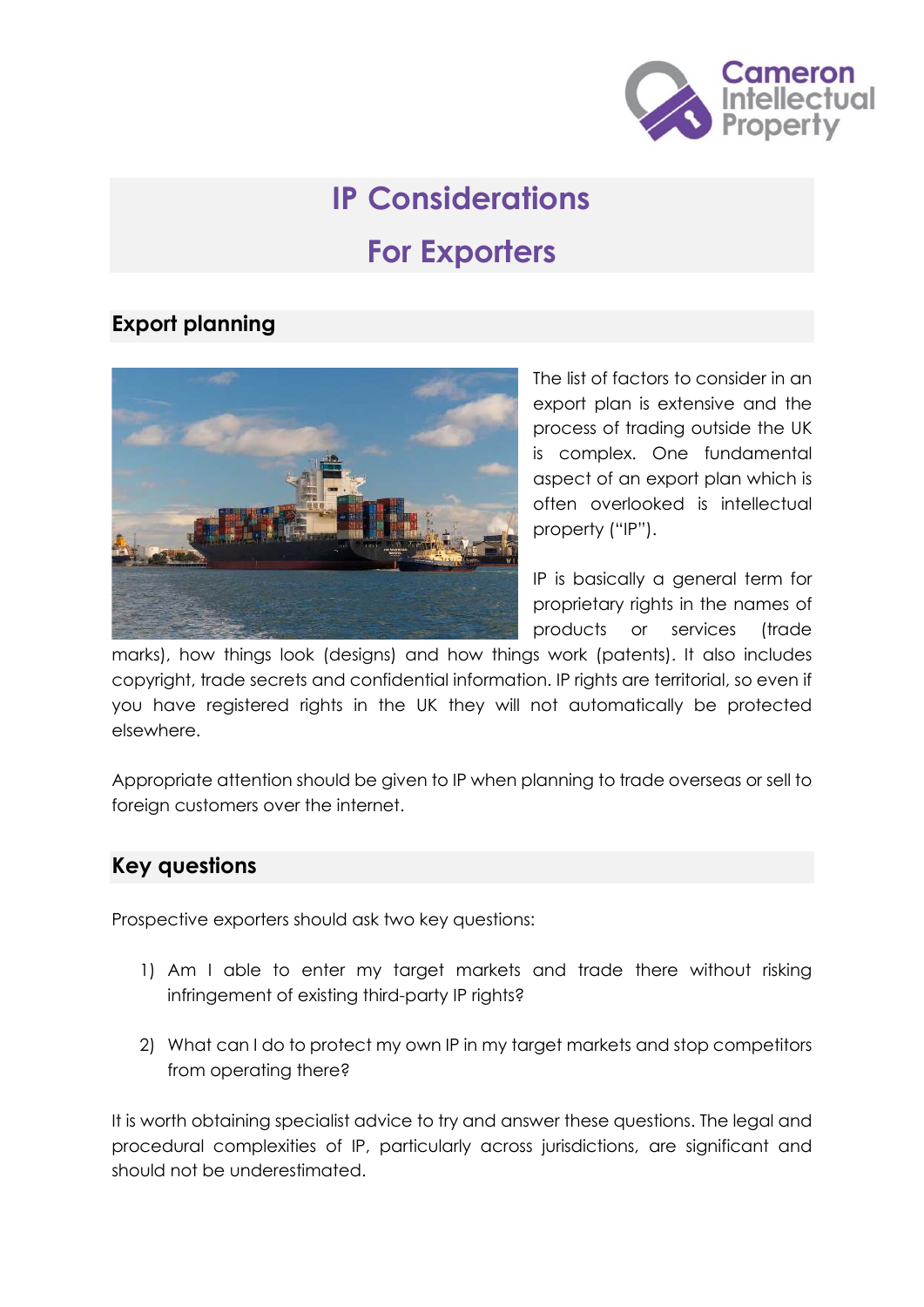

# **IP rights to consider**

IP rights to be considered may include:

- **Trade marks** relating to brand names, logos and slogans.
- **Design protection** relating to the appearance of product or packaging.
- **Patents** covering innovation in product, process or packaging.
- **Copyright** including the ownership of logos, images, marketing materials and instruction manuals.
- **Commercially sensitive or confidential information** managing information shared with third parties.

### **An IP review**

An IP review will help you understand which of these assets are most relevant for your business, analyse the existing IP landscape in your markets of interest and determine

your freedom to operate in those target markets by utilising and exploiting your IP.

Identifying and protecting your IP and undertaking the relevant level of due diligence to minimise risk is advisable as early as possible before exporting to a new market, not least because it can take time to get protection in place.



Omitting this review as part of an export plan could leave you exposed to infringement action in foreign jurisdictions and may mean that you are blocked from operating in particular countries.

The possible use of IP rights by third parties should also be addressed in contractual agreements with third parties such as agents or distributors.

When seeking advice in this area you need to be confident that your chosen advisor is fully equipped with the appropriate skills, experience, and qualifications to serve your interests and has a network of trusted and vetted foreign associates which covers your target markets.